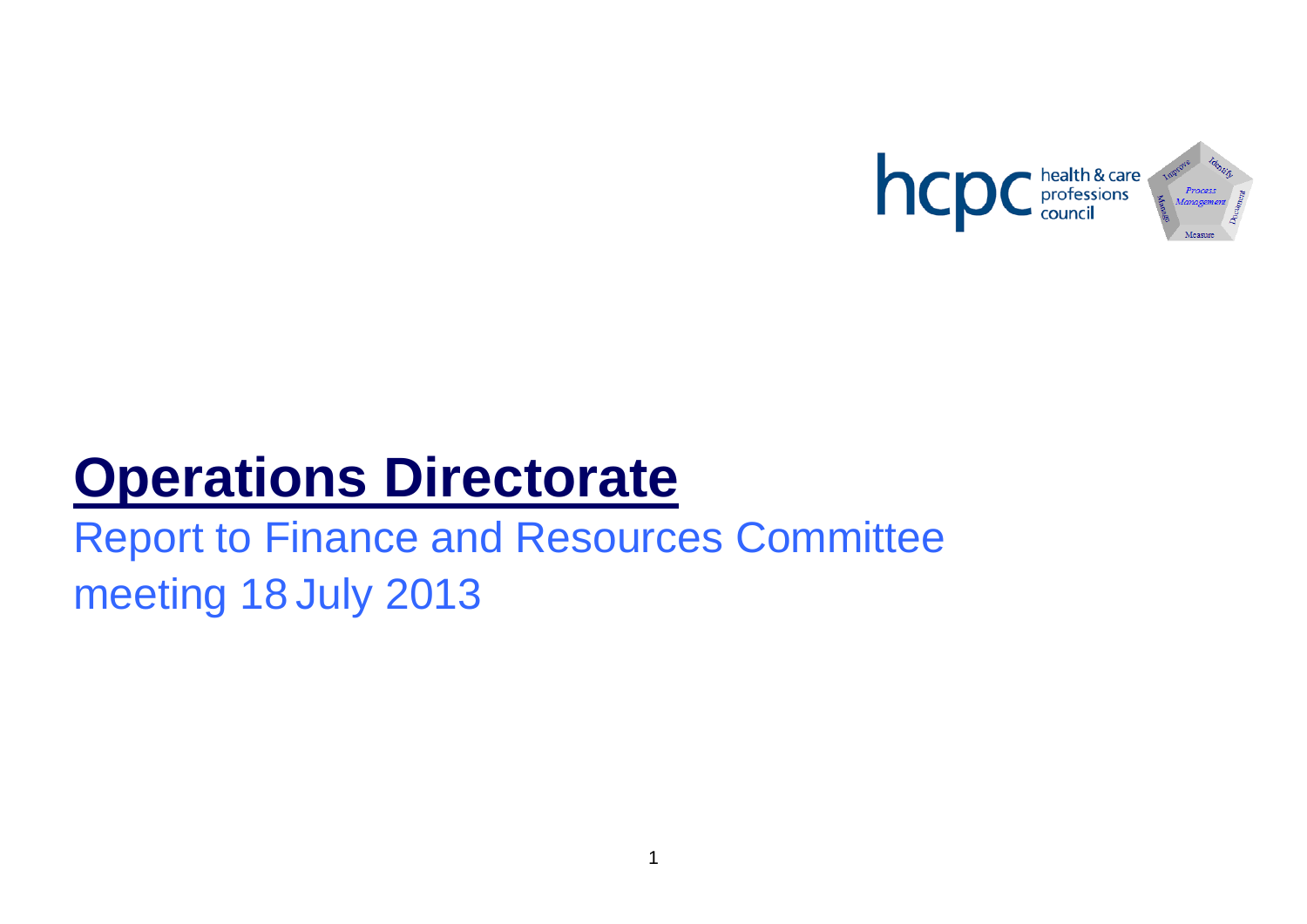# **Operations Report to Finance & Resources Committee, 18 July 2013 Contents**

| <b>Department</b>                        | Page |
|------------------------------------------|------|
| Registration – Mr R Houghton             | 3    |
| Project Management Scorecard - Ms C Reed | 8    |
| Facilities Management - Mr S Hall        | 11   |
| Business Process Improvement - Mr R Dunn | 12   |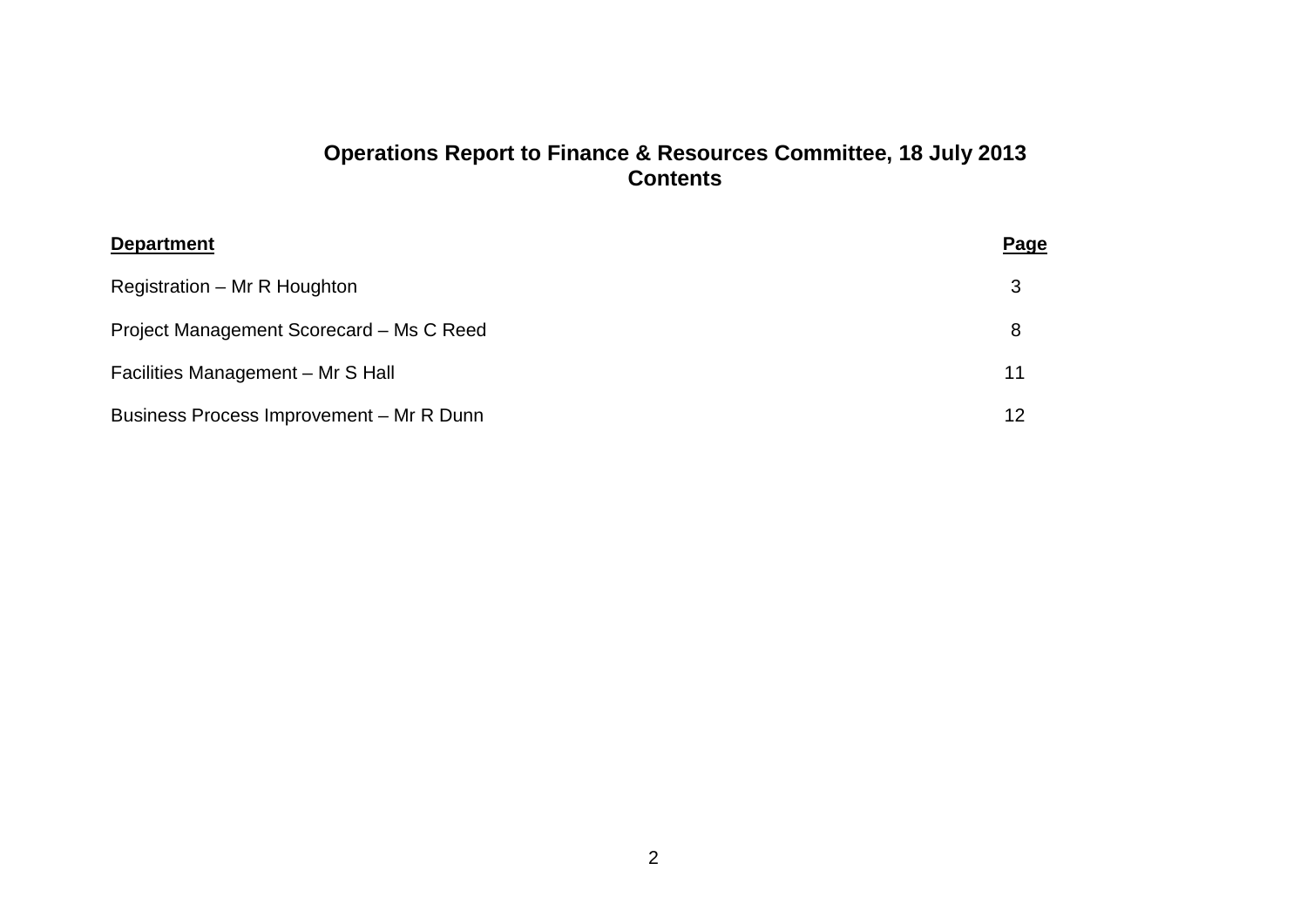#### **1. Operational Performance**

#### **a) Telephone Calls**

**i) UK Telephone Calls -** During the period from 1 June to 30 June 2013 the team received a total of 10,138 telephone calls which is 1,339 more calls when compared to the same period two years ago and represents a 15% increase in call volumes. The Department answered 96% of calls received compared to 97% during the same period two years ago.

**ii) International Telephone Calls -** During the period from 1 June to 30 June 2013 the team received a total of 563 telephone calls which is 333 less than the same period last year and represents a 37% decrease in call volumes. The Department answered 96% of calls received compared to 95% during the same period last year.

# **b) Application Processing**

**i) UK Applications -** A total of 1,089 new applications were received which is 185 more when compared to the same period last year and represents a 20% increase in UK application volumes. The Department registered 813 applications which is 102 more when compared to the same period last year and represents a 14% increase. The department processed 100% of applications within our service standard of ten working days of receipt which is the same performance achieved during the same

period last year. The Department processed 100% of readmission applications within

our service standard of ten working days of receipt which is the same performance achieved during the same period last year.

**ii) International Applications -** A total of 273 new applications were received which is 51 more when compared to the same period

last year and represents a 23% increase in international application volumes. The Department registered 161 applications which is 42 more when compared to the same period last year and represents a 35% increase.

**iii) Grandparenting Applications** – A total of 20 grandparenting applications were registered which is 7 more when compared to the same period last year and represents a 54% increase.

# **c) Emails**

**i) UK Emails -** The team received approximately 160 emails per day which is 66 more when compared to the same period two years ago and represents a 70% increase in UK email volumes. The team responded to these on average within two days of receipt which is within our service standard of two working days response time and compares to one day response time which is the performance achieved during the same period two years ago.

**ii) International Emails -** The team received approximately 10 emails per day which is 2 less when compared to the same period last year and represents a 17% decrease in international email volumes. The team responded to these on average within two days of receipt which is within our service standard of two working days response time which is the same response performance achieved when compared to the same period last year.

# **d) Continuing Professional Development (CPD) Audit**

There were 2 CPD assessment days held during this period.

#### **e) Registration Renewals**

At the start of June 2013, 19,487 paramedics and 1,326 orthoptists were invited to renew their registration and registrants have until 31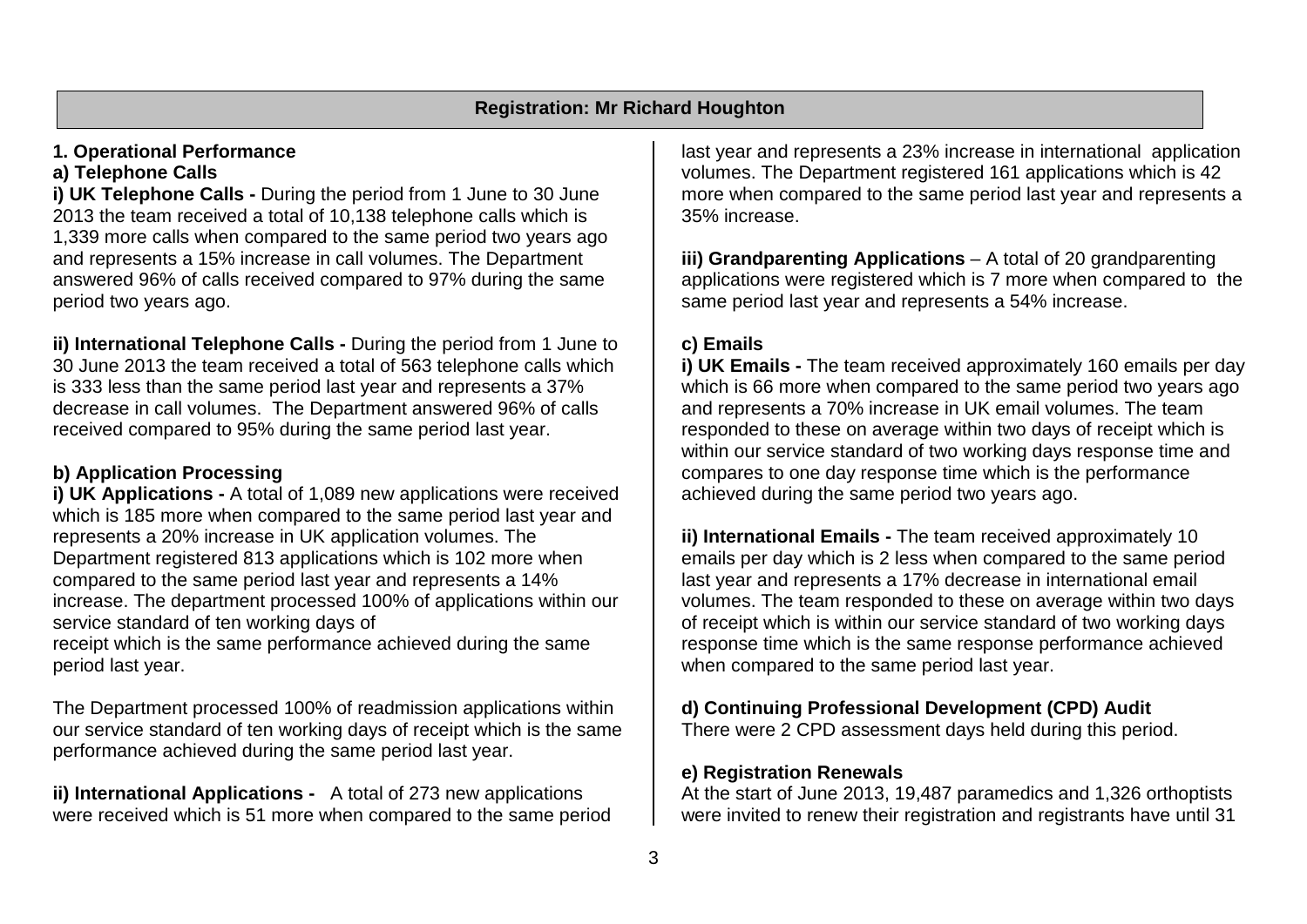August 2013 to renew their registration. As at 5 July 2013, 11,533 paramedics and 710 orthoptists had renewed their registration.

# **a) Employees**

The Department is operating within the budgeted headcount.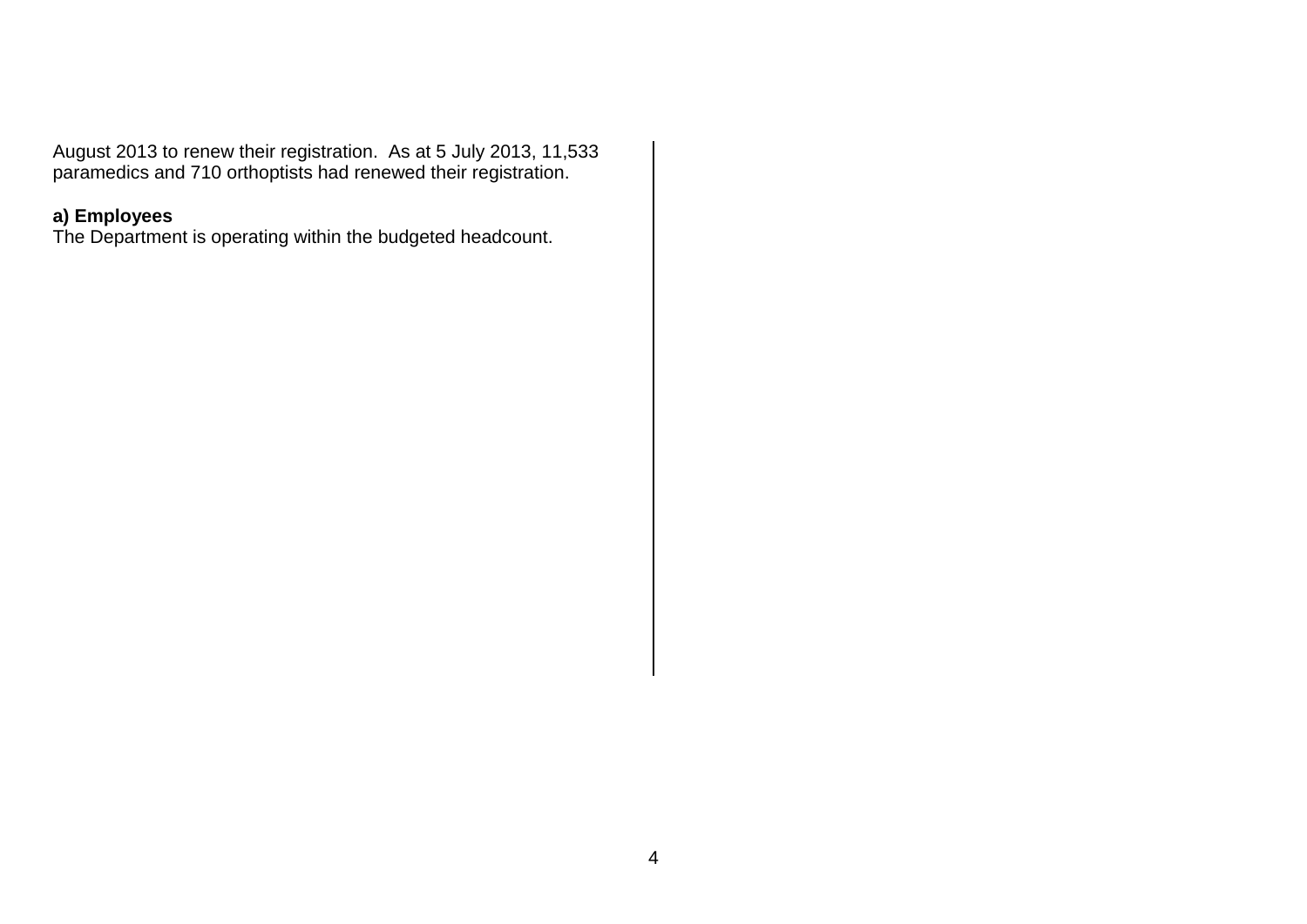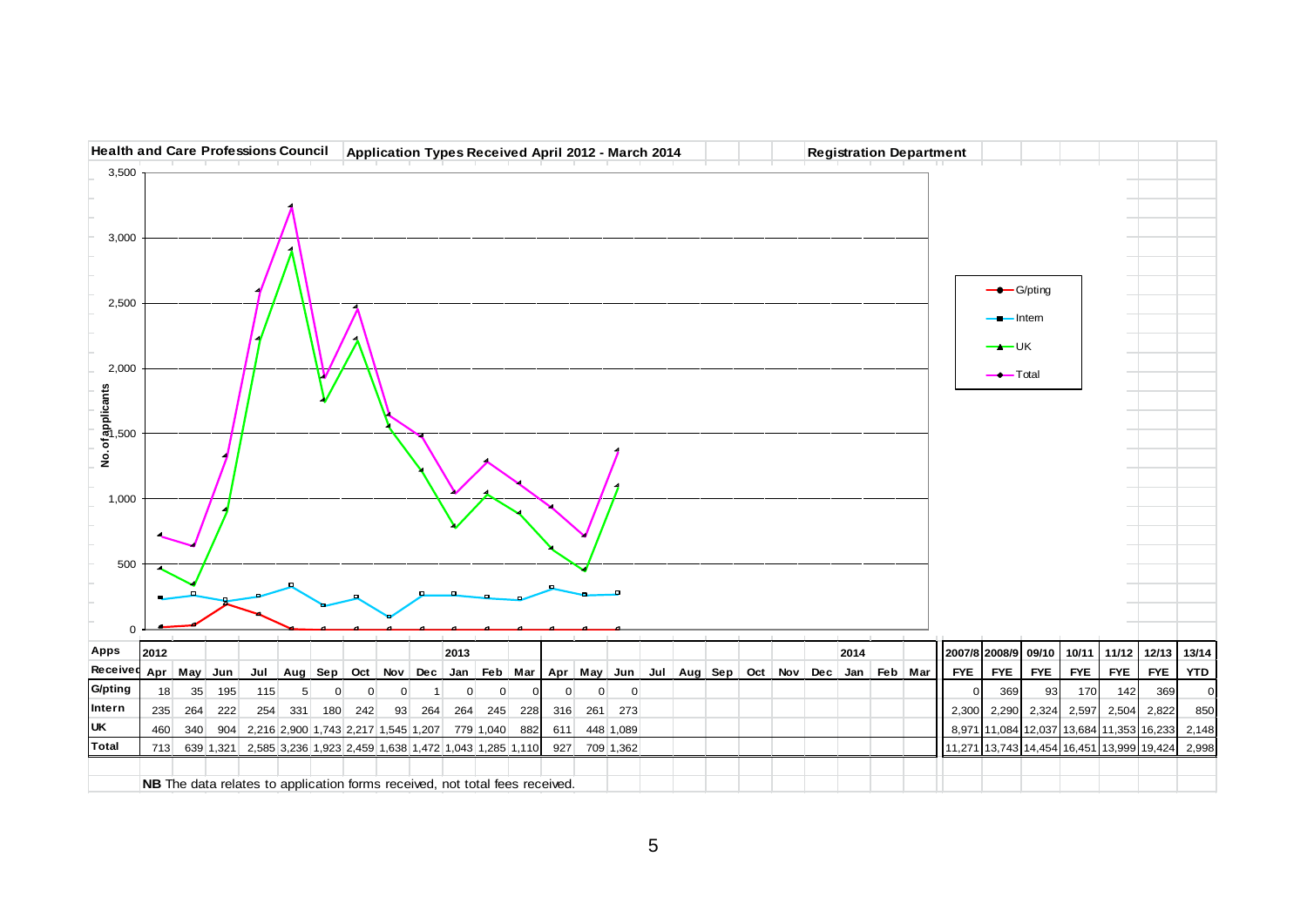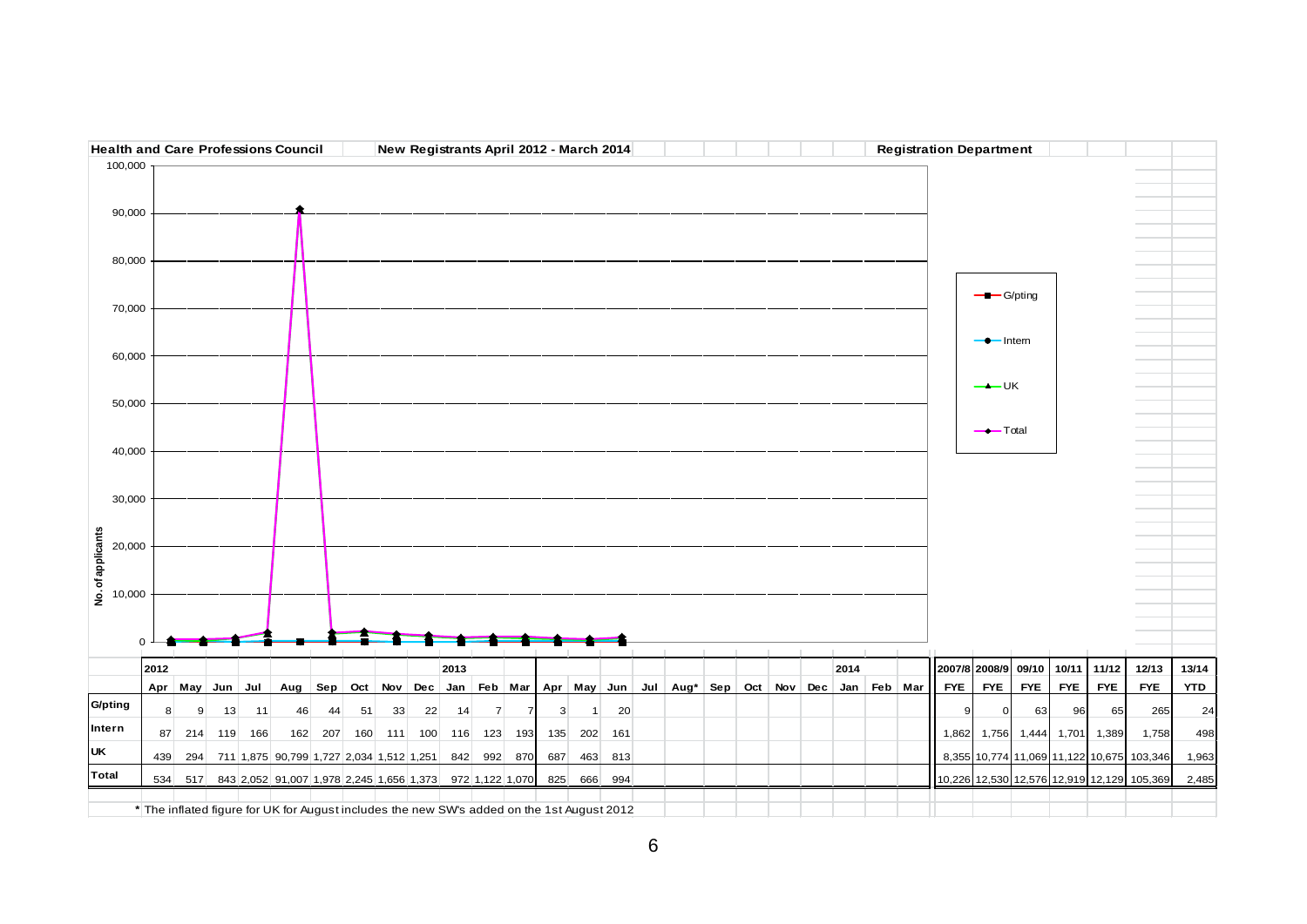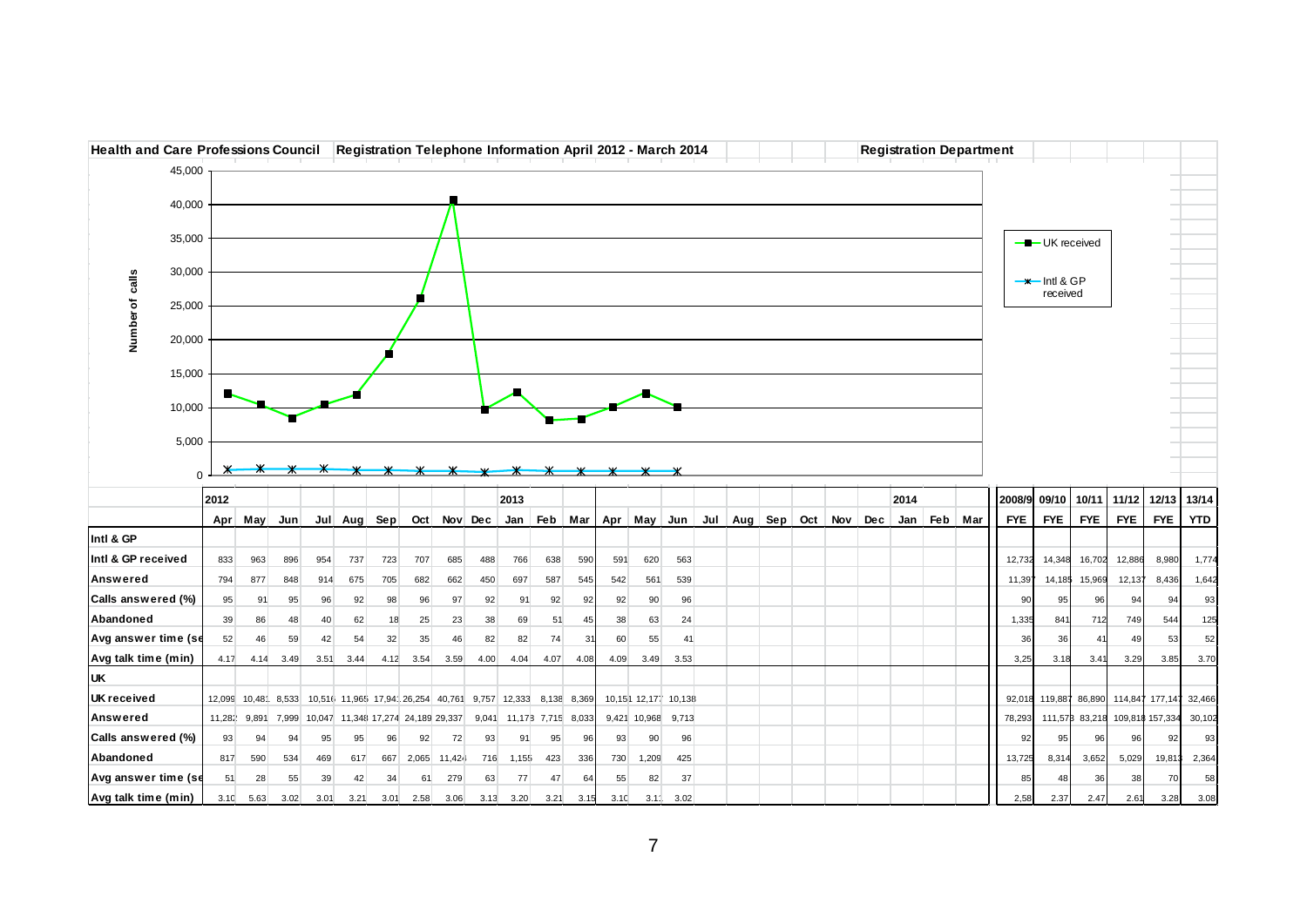|             | <b>Major Projects: Ms Claire Reed</b>                                             |                                                                                                                    |                           |                          |                            |                                                                                                                                                                                                                                                                                                                                      |                                  |               |  |  |
|-------------|-----------------------------------------------------------------------------------|--------------------------------------------------------------------------------------------------------------------|---------------------------|--------------------------|----------------------------|--------------------------------------------------------------------------------------------------------------------------------------------------------------------------------------------------------------------------------------------------------------------------------------------------------------------------------------|----------------------------------|---------------|--|--|
|             | Finance & Resources - 18th July 2013<br><b>HCPC Major Projects 2013/14 Report</b> |                                                                                                                    |                           |                          |                            |                                                                                                                                                                                                                                                                                                                                      |                                  |               |  |  |
| No.         | <b>Project Name</b>                                                               | <b>Project Description</b>                                                                                         | Project<br><b>Sponsor</b> | Project<br>Lead          | Project<br><b>End Date</b> | <b>Commentary</b>                                                                                                                                                                                                                                                                                                                    | <b>Previous</b><br><b>Status</b> | <b>Status</b> |  |  |
| MP63        | <b>HR &amp; Partners</b><br>Systems and<br>Process Review                         | Review of all HR & Partner<br>department systems and<br>processes                                                  | Marc Seale                | Teresa<br><b>Haskins</b> | Dec 2013                   | ■ 'To-Be' workshops have been completed and report<br>is being prepared.<br>• Planning for the next stage of the project is<br>commencing<br>Additional procurement requirements will cause the<br>project to exceed the original timetable therefore an<br>exception report will be raised once the next stage<br>has been planned. |                                  |               |  |  |
| <b>MP65</b> | Web<br>Deployments                                                                | Improvements to website and<br>intranet                                                                            | Jacqueline<br>Ladds       | <b>Tony Glazier</b>      | Jun 2013                   | • Changes to intranet and internet deployed to test<br>and testing completed<br>All changes deployed to live<br>Project End Report scheduled for presentation to<br><b>EMT June</b>                                                                                                                                                  | G                                | Closed        |  |  |
| <b>MP67</b> | NetReg<br>Changes 2013                                                            | Implementation of 16 Net<br>Regulate changes                                                                       | Tim Moore                 | Charlotte<br>Milner      | Jan 2014                   | First deployment has successfully gone live<br>• Development and testing work on deployment 2 is<br>underway<br>Scope of the project has been limited to three<br>deployments to allow contingency around statutory<br>changes such as Annotation of the register and<br>Professional Indemnity Insurance                            | G                                | G.            |  |  |
| MP68        | Annotation of the<br>Register                                                     | Annotation of the Register                                                                                         | Michael<br>Guthrie        | Richard<br>Houghton      | Sept 2014                  | All development work has been completed<br>■ Net Regulate and website testing is complete<br>• Mobile device applications testing underway                                                                                                                                                                                           | G                                |               |  |  |
| MP69        | Professional<br>Indemnity                                                         | Operationalising requirements<br>for registrants to have<br>professional indemnity<br>insurance and 1 DocXP change | Marc Seale                | Louise Hart              | Apr 2014                   | ■ HCPC consultation is underway<br><b>Engagement with professional bodies ongoing</b>                                                                                                                                                                                                                                                | G                                |               |  |  |
|             |                                                                                   |                                                                                                                    |                           |                          |                            |                                                                                                                                                                                                                                                                                                                                      |                                  |               |  |  |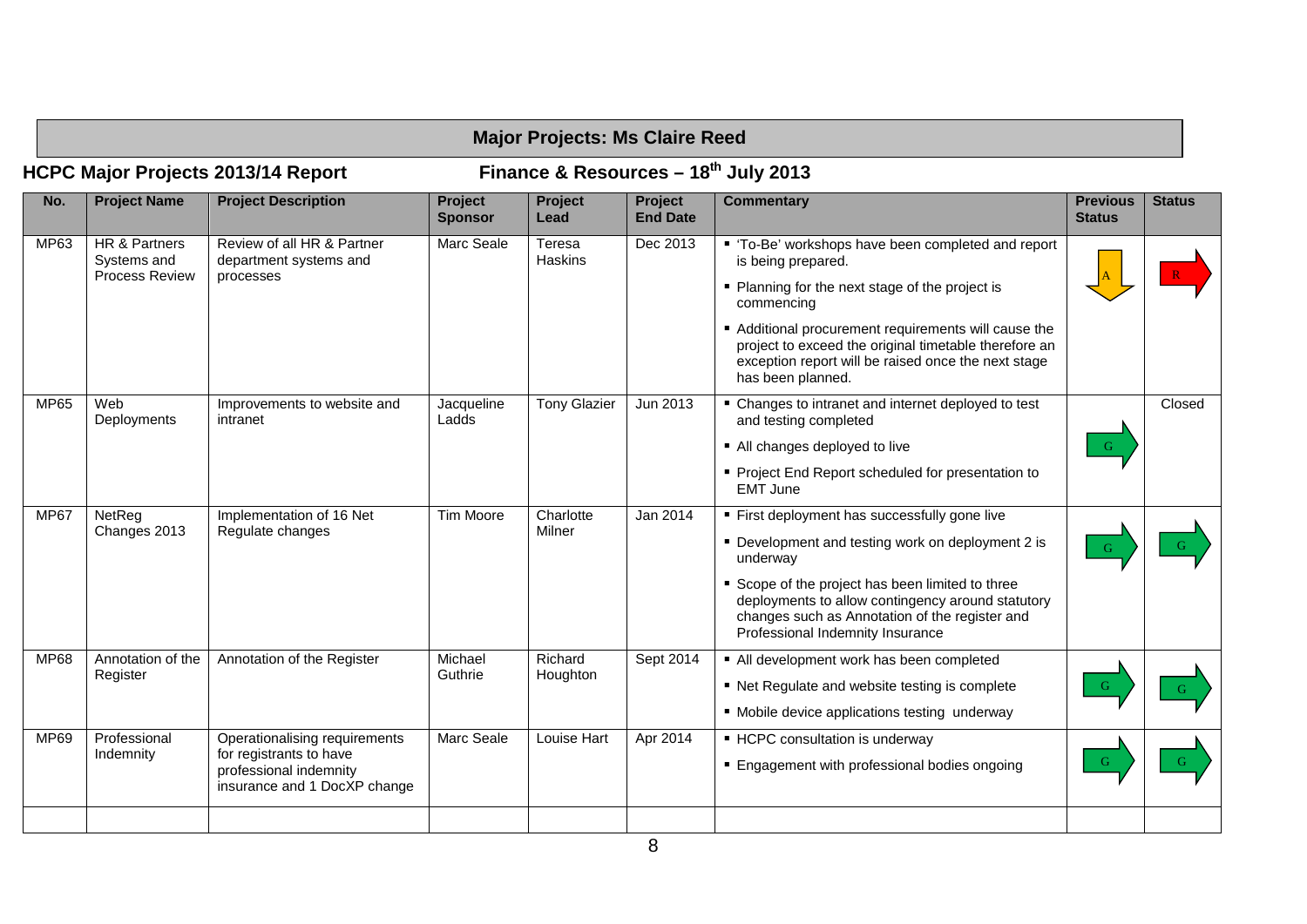| No.         | <b>Project Name</b>                               | <b>Project Description</b>                                                               | <b>Project</b><br><b>Sponsor</b> | <b>Project</b><br>Lead | <b>Project</b><br><b>End Date</b> | <b>Commentary</b>                                                                                                                                                                                                                                                                                                                                                                                                                                                     | <b>Previous</b><br><b>Status</b> | <b>Status</b> |
|-------------|---------------------------------------------------|------------------------------------------------------------------------------------------|----------------------------------|------------------------|-----------------------------------|-----------------------------------------------------------------------------------------------------------------------------------------------------------------------------------------------------------------------------------------------------------------------------------------------------------------------------------------------------------------------------------------------------------------------------------------------------------------------|----------------------------------|---------------|
| <b>MP70</b> | 186 Kennington<br>Park Road<br>Redevelopment      | Planning for 186 Kennington<br>Park Road redevelopment                                   | Marc Seale                       | <b>Steve Hall</b>      | Nov 2014                          | " Cost and design review being considered for pre-<br>planning application<br>• Contract with Architect in negotiation<br>Statement of Need and other Stage A and B reports<br>being signed off<br>Procurement for Client Advisor and Services<br>Survey to commence<br>• 'Decanting' of 186 KPR to be planned<br>■ Review of Project Plan ongoing which is likely to<br>impact on timeline and budget phasing<br>requirements. Exception report to be raised in July | $\mathbf{A}$                     |               |
| <b>MP71</b> | <b>Fees Review</b>                                | Consideration of current<br>Registrant fees and making any<br>changes that may be agreed | Marc Seale                       | Michael<br>Guthrie     | Apr 2014                          | Consultation document being considered by<br>Council on 4 <sup>th</sup> July                                                                                                                                                                                                                                                                                                                                                                                          | $\vert G \vert$                  | $\mathbf{G}$  |
| <b>MP64</b> | Education<br>System Build                         | Implementation of<br>recommendations from Phase 1                                        | <b>Brendon</b><br>Edmonds        | Paula<br>Lescott       | <b>TBD</b>                        | " Technical Design workshops underway<br>Initiation documentation to be presented to EMT in<br>August                                                                                                                                                                                                                                                                                                                                                                 | N/A                              | Initiation    |
| <b>MP66</b> | FTP Changes<br>2012-13                            | Improvements to CMS                                                                      | Kelly<br>Johnson                 | <b>Brian James</b>     | <b>TBD</b>                        | Requirements have been prepared and are being<br>sent to the supplier for cost and time estimations                                                                                                                                                                                                                                                                                                                                                                   | N/A                              | Initiation    |
| <b>MP72</b> | <b>InFocus</b><br><b>Distribution</b>             |                                                                                          | Jacqueline<br>Ladds              | Jonathan<br>Jones      | <b>TBD</b>                        | Initiation commenced<br>Project Initiation Documents scheduled to be<br>presented EMT in August                                                                                                                                                                                                                                                                                                                                                                       | N/A                              | Initiation    |
| MP59        | Herbal<br>Practitioners                           | Onboarding of Herbal<br>Practitioners to HCPC Register                                   | Marc Seale                       | Michael<br>Guthrie     | <b>TBD</b>                        | Not expected to commence before Jan 2014                                                                                                                                                                                                                                                                                                                                                                                                                              | N/A                              | Start Up      |
| <b>MPxx</b> | Web Platform<br>Review                            |                                                                                          | Jacqueline<br>Ladds              | <b>Tony Glazier</b>    | <b>TBD</b>                        | Initiation commenced                                                                                                                                                                                                                                                                                                                                                                                                                                                  |                                  | Start Up      |
| <b>MPxx</b> | Registration<br>Process &<br><b>System Review</b> |                                                                                          | Marc Seale                       | Greg Ross-<br>Sampson  | <b>TBD</b>                        | • Due to begin initiating Oct 2013                                                                                                                                                                                                                                                                                                                                                                                                                                    |                                  | Start Up      |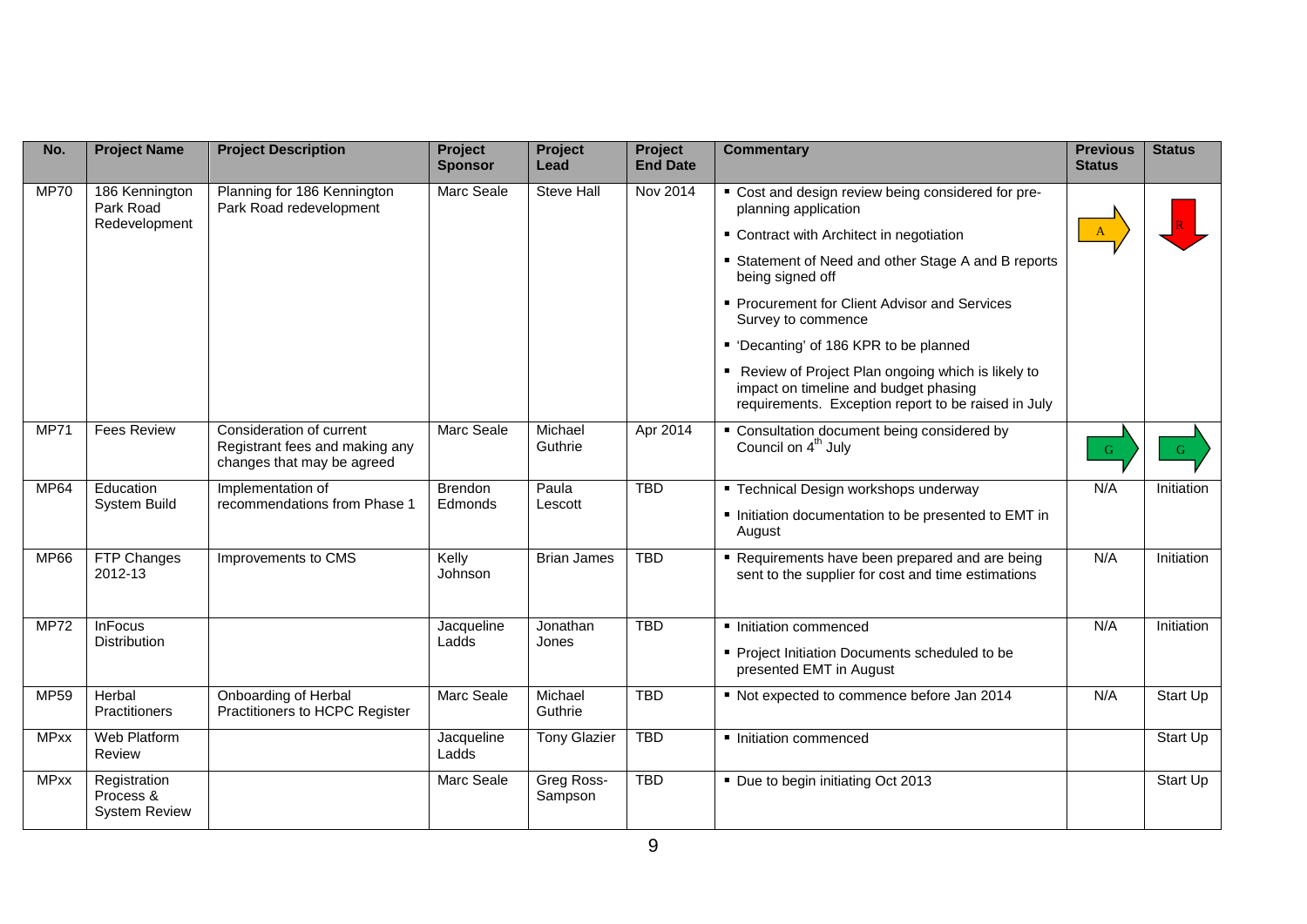| No.         | <b>Project Name</b>                                                    | <b>Project Description</b> | Project<br><b>Sponsor</b> | Project<br>Lead          | Project<br><b>End Date</b> | Commentary                                                                           | <b>Previous</b><br><b>Status</b> | <b>Status</b> |
|-------------|------------------------------------------------------------------------|----------------------------|---------------------------|--------------------------|----------------------------|--------------------------------------------------------------------------------------|----------------------------------|---------------|
| <b>MPxx</b> | <b>Online Renewals</b><br>Review &<br>Change of<br>Payment<br>Provider |                            | <b>TBD</b>                | <b>TBD</b>               | <b>TBD</b>                 | ■ Due to begin initiating Oct 2013                                                   |                                  | Start Up      |
| <b>MPxx</b> | Finance<br><b>Systems Review</b>                                       |                            | Tim Moore                 | Charlotte<br>Milner      | <b>TBD</b>                 | • Due to begin initiating Jan 2014                                                   |                                  | Start Up      |
| <b>MPxx</b> | <b>Public Health</b><br>Professionals                                  |                            | TBD                       | <b>TBD</b>               | <b>TBD</b>                 | Due to begin initiating Sept 2014                                                    |                                  | Start Up      |
| <b>MPxx</b> | HR & Partners<br><b>System Build</b>                                   |                            | Marc Seale                | Teresa<br><b>Haskins</b> | <b>TBD</b>                 | ■ Will not begin initiating this year due to planned<br>extension to Phase 1 project |                                  | Start Up      |

Key:

Green  $(G)$  – Project is due to meet deadline

Amber (A) – Indications are that it is probable that project will miss deadline

 $Red(R)$  – Project has missed deadline

| Status of project has improved since last reporting cycle |
|-----------------------------------------------------------|
| Status of project is static since last reporting cycle    |
| Status of project has declined since last reporting cycle |
|                                                           |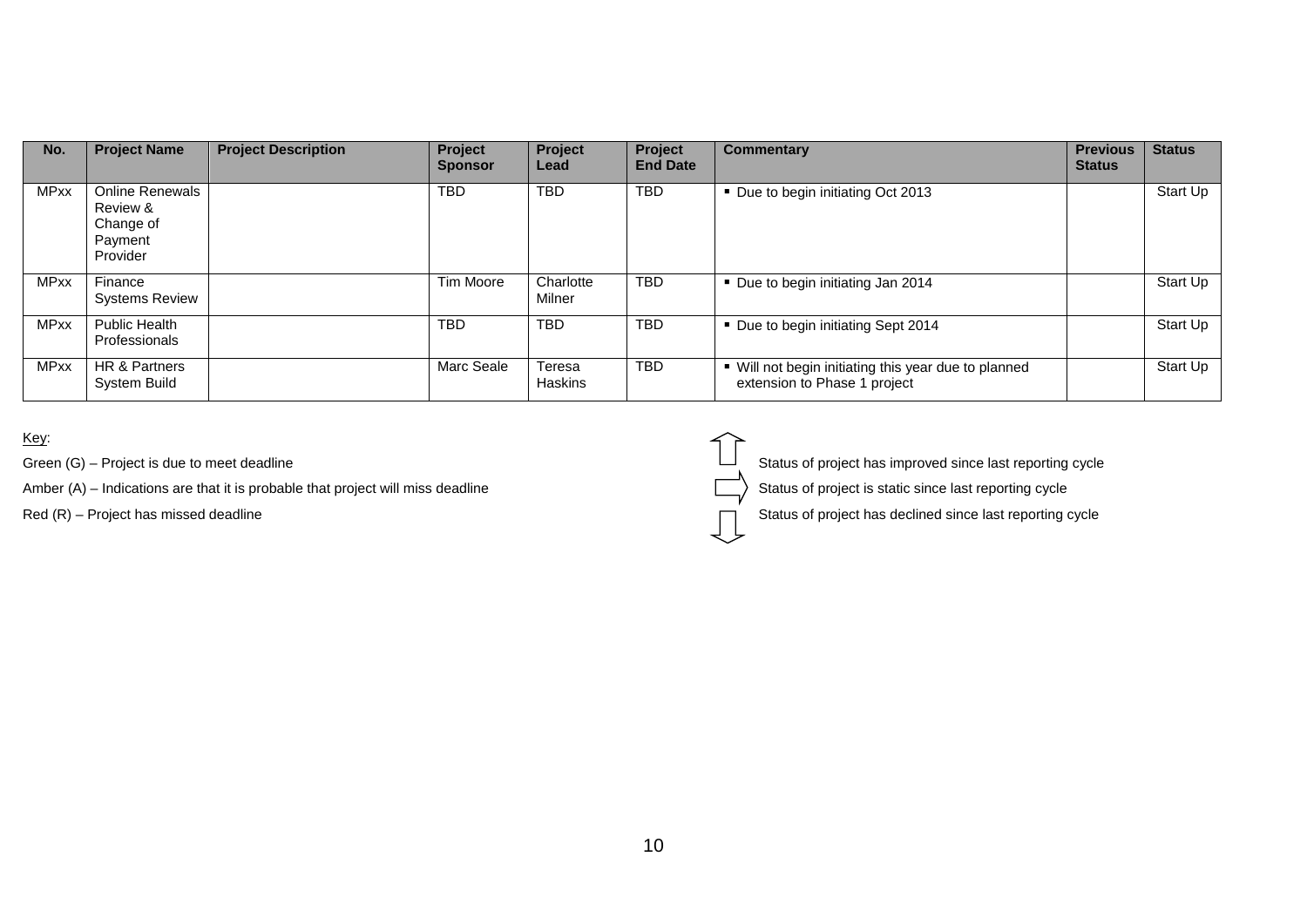#### **1. Employees**

There are five permanent employees including the Facilities Manager. Services provided include reception, building maintenance, post room, health & safety and building project management.

# **2. 186 Kennington Park Road**

Work is continuing in conjunction with architects and cost consultants to agree on a scheme in relation to any proposed redevelopment of the above property.

# **3. 33 Stannary Street**

Work is currently progressing to install air conditioning to the offices HCPC lease within 33 Stannary Street. It is anticipated that this work should finished by 26 July.

An application has been lodged by HCPC's preferred contractor with Lambeth Borough Council to excavate beneath Stannary Street to facilitate the installation of a dedicated fibre optic link.

#### **4. Office Moves**

.

.

On Saturday 13 July it is planned to relocate the Finance Department to the 1<sup>st</sup> Floor of 33 Stannary Street. The large meeting room currently located on the 1<sup>st</sup> Floor of 33 Stannary Street will be relocated to the 1<sup>st</sup> Floor of 186 Kennington Park Road. Business Improvement will move to the space vacated by the Finance Department.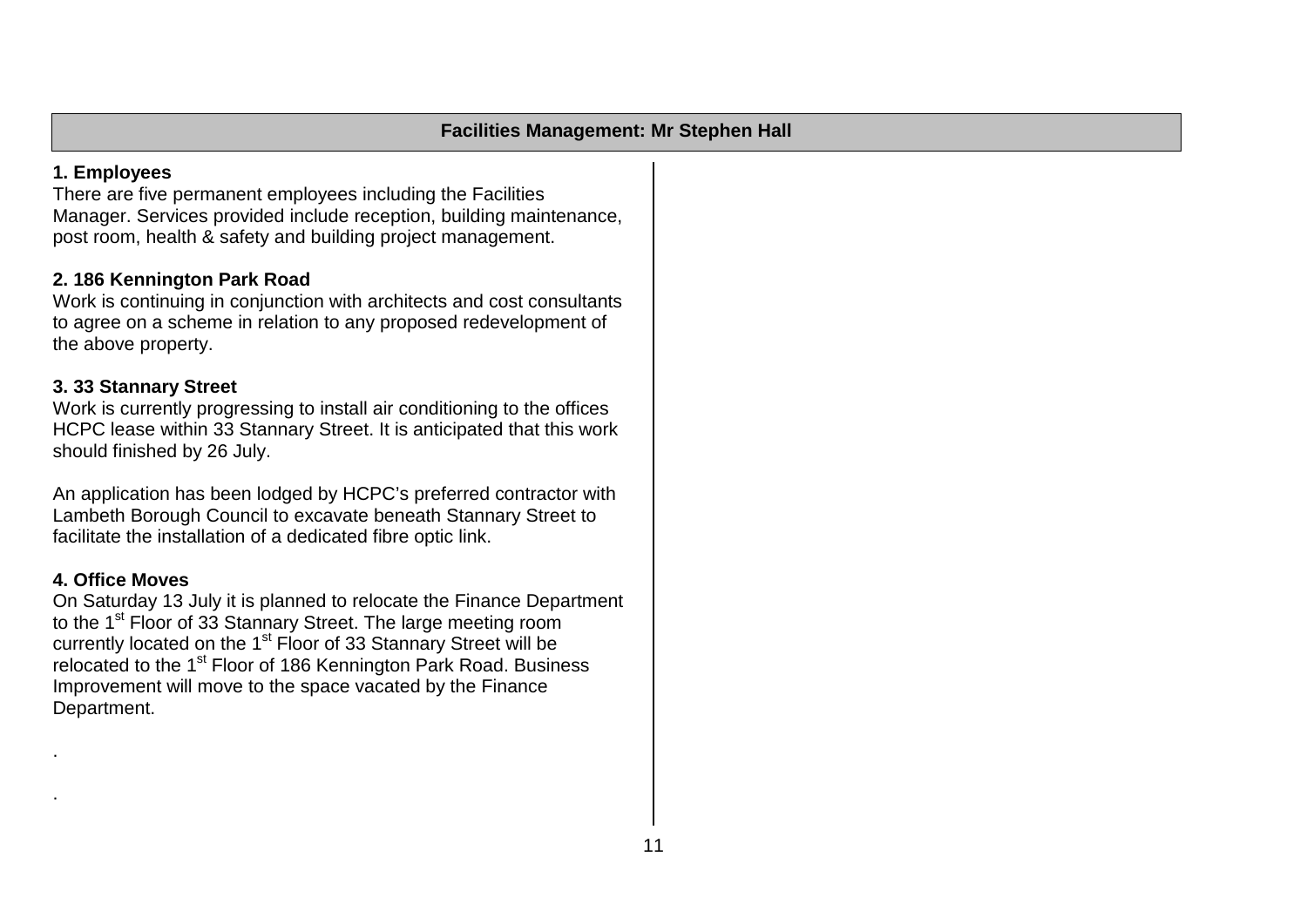#### **Business Process Improvement: Mr Roy Dunn**

#### **1. Human resources**

There are no changes to the BPI structure. We will be relocating to 186 Kennington Park Road building to the floor currently occupied by the Finance Department in mid-July.

#### **2. Quality Management System (QMS) review meetings, internal audits and Near Miss Reports (NMR).**

The internal audit schedule for 2013 – 14 is running.

One NMR (non-conformance incident) have been declared. The issue has been rectified, and the report will hopefully be concluded this month.

#### **3. QMS process updates**

A review of the international registrations process is about to begin. There are likely to be some changes to the tendering & procurement processes over the next few months.

#### **4. BSI audit**

BSI completed the final audit of the current three year cycle on  $2<sup>nd</sup>$  of May. We have been recommended for continued registration to ISO9001:2008 and the certificate has now been received.

The 2008 iteration of the 9001 standard will be replaced in 2015. The nature of the changes are being examined, and implications for HCPC being estimated.

The HCPC QMS / ISMS will be migrated to the new BSI platform following departmental training.

#### **5. Business continuity**

Each department has been updating the appropriate area of the plan, for a final paper only version to be circulated shortly.

#### **6. Information security management**

We are working toward modifying the security training CBT package for all employees, with the Secretariat. Partners will be trained on information security using the CBT package used by employees last year. A few adjustments are being made to reflect their different roles to employees.

Adjustments to how documents are printed around the organisation are being evaluated, and security improvements developed.

Asset owners are validating the information assets register for HCPC, and the threats and vulnerabilities are being examined. The use of vsRisk system continues. Below is the latest statistical snapshot.

| Item                      | No of Items | No in Use |
|---------------------------|-------------|-----------|
| Assets                    | 349         | 323       |
| <b>Asset Owners</b>       | 15          | 15        |
| <b>Asset Groups</b>       | 36          | 36        |
| <b>Threats</b>            | 141         | 101       |
| Vulnerabilities           | 308         | 201       |
| Controls*                 | $133*$      | 119       |
| <b>Risk Assessments**</b> | 2316        | 2336**    |

Controls\* = 133 standard ISO27002 controls possible

Risk Assessments\*\* = second assessment on a single asset reflected in "No in Use" greater than "No of Items".

The individual policy items, to implement the ISO27002 controls, are being developed.